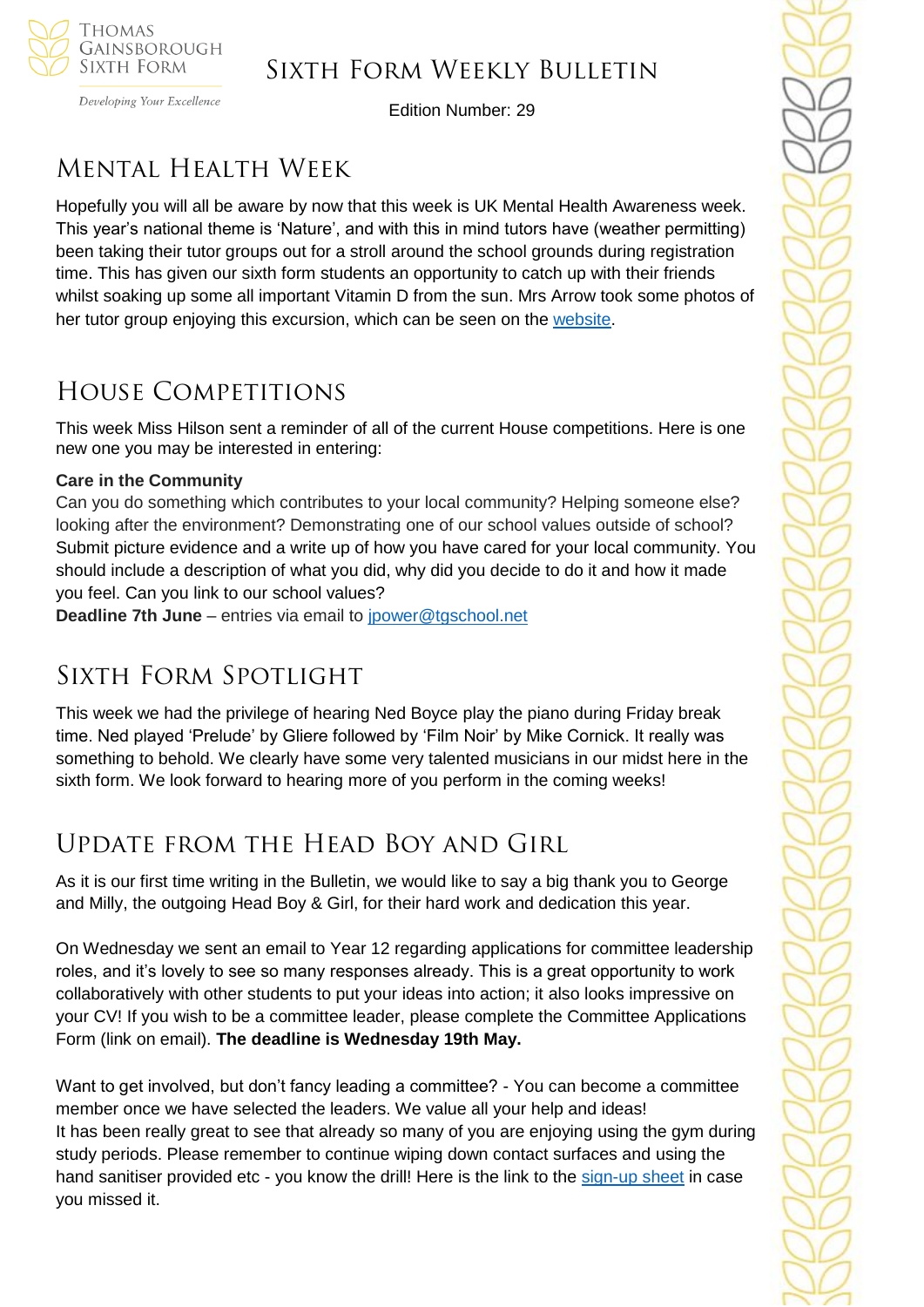

#### Developing Your Excellence

### Sixth Form Weekly Bulletin

Edition Number: 29

Also, please remember to drop off any empty pens and stationery in the study room collection box. Alongside items collected in the main school, they are sent to be recycled (rather than to landfill) by Terracycle, and a donation is made to charity.

If you have any queries and/or suggestions - please come and find us!

# TED TV of the Week

**'What frogs in hot water can teach us about thinking again'** by Adam Grant - [Watch](https://www.ted.com/talks/adam_grant_what_frogs_in_hot_water_can_teach_us_about_thinking_again#t-70533)  [here](https://www.ted.com/talks/adam_grant_what_frogs_in_hot_water_can_teach_us_about_thinking_again#t-70533)

### Careers News

All students have access to the Careers Folder of the shared Drive where you can find extensive information about Apprenticeships by going into: General Careers Information / Resources / Apprenticeship Information

#### **#CECAheadoftheGame – Free online courses to boost your skills and confidence**

In partnership with [Youth Employment UK,](https://careersandenterprise.us12.list-manage.com/track/click?u=5edc7f4f08ea35cadfe6465b7&id=fb05cd8eb7&e=41e5dcf8b3) we have a programme with accompanying lesson plans, to support students leaving [Year 13.](https://careersandenterprise.us12.list-manage.com/track/click?u=5edc7f4f08ea35cadfe6465b7&id=4feedb7a15&e=41e5dcf8b3) The Young Professional programme offers a structured opportunity young people can engage with independently.

#### **Gainsborough Spa Apprenticeship Opportunity**

The Gainsborough Spa in Cavendish is after an apprentice for their Health Club side of the business. The apprentice will have the opportunity to obtain a customer service NVQ or front of house. It might also be of interest for a student who's into fitness as they can gain their Level 3 Fitness, along with Personal Training. They are also offering first aid courses, life guarding and sports massage courses. If you are interested in applying for this opportunity, please contact the co-owner Danielle Alen on [d.alen@thegainsborough.co.uk](mailto:d.alen@thegainsborough.co.uk)

#### **West Suffolk College**

This week's opportunities with West Suffolk College include : IT Technician, Digital Marketer, Administrator, Early Years, Account Assistant, Front of House, Welder, IT Infrastructure, Supply Chain, Electro/Mechanical Engineering, Groundworker, Finance and more see [here](https://apprenticeships.wsc.ac.uk/)  [for more info](https://apprenticeships.wsc.ac.uk/)

#### **Apprenticeship opportunities at Siemens in Sudbury**

Siemens currently have two vacancies for Digital Support Technicians within their IT Department. If you are interested. Click [here](https://jobs.siemens.com/healthineers/jobs/251846) for more details and application.

#### **Employability Skills Webinar from IGD**

Due to demand we have released some new dates for June and July. Each webinar is packed with interactions with relevant professionals and activities to develop employability skills. Click [here](https://docs.google.com/forms/d/e/1FAIpQLSeHZjfNmdw8B_aoJBUAW3XLXuON2OvAWnE5osW4sg1ENgBQqQ/viewform?gxids=7628) to book.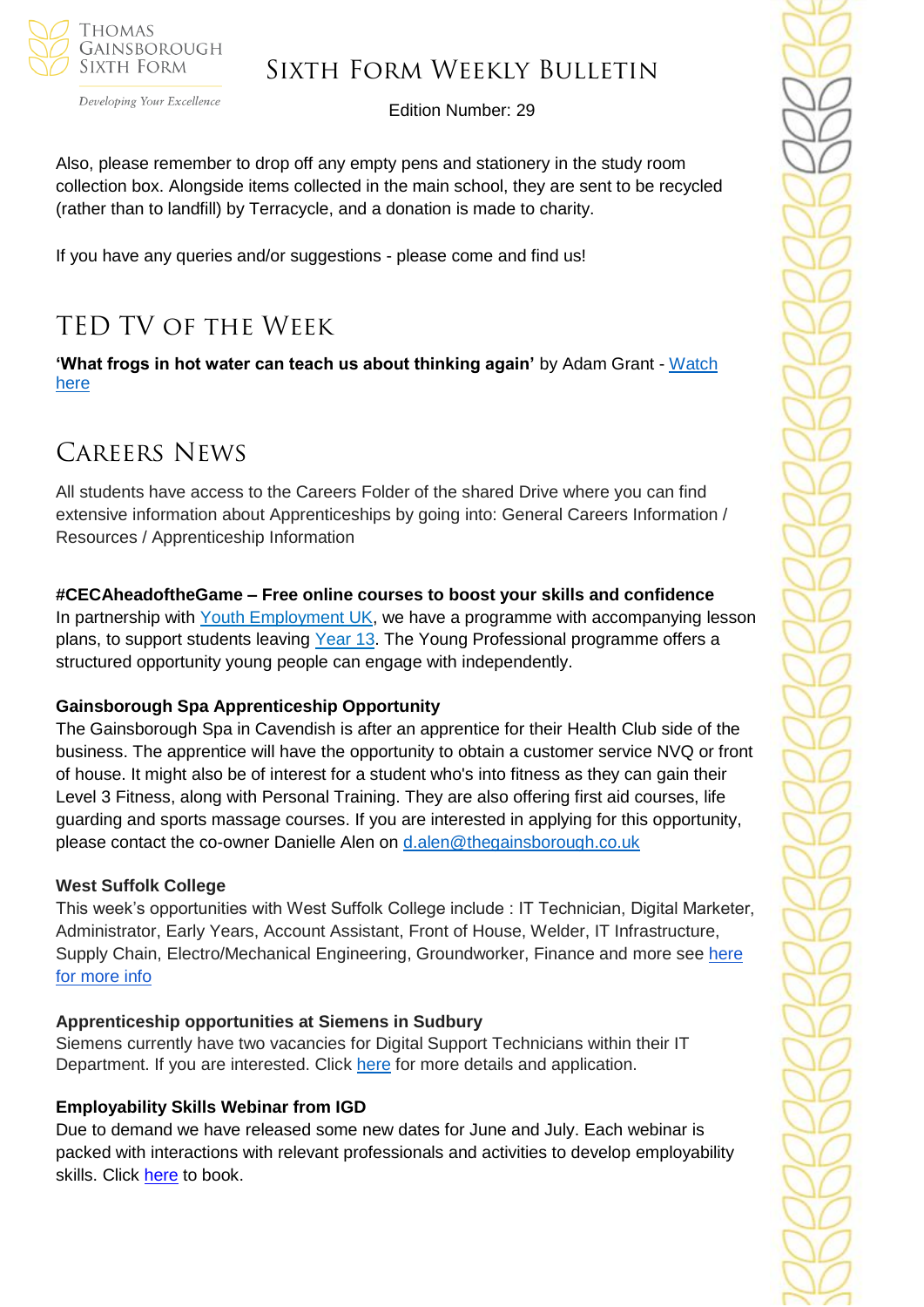

Developing Your Excellence

Edition Number: 29

### **We currently have availability on:**

- **Thursday 17th June 11.30am**
- **Thursday 17th June 1.30pm**
- **Wednesday 23rd June 10.30am**
- **Wednesday 23rd June 11.30am**
- **Thursday 1st July 11.30am**
- **Thursday 1st July 1.30pm**
- **Wednesday 7th July 10.30am**
- **Wednesday 7th July 11.30am**

Our recent webinars have included the following industry experts; Chocolate Scientist, Chemical Engineer, Senior Scientist, Content Manager, Finance Graduate and many more fantastic professionals showcasing the variety of job roles within the food and grocery industry.

### **UK University & Apprenticeship Search Virtual Fair**

Reminder that the UK University & Apprenticeship Search virtual fair is taking place on **Wednesday 26th May**. Students and parents can register now [here.](https://ukunisearchsouth.vfairs.com/)

## University News

### **St George's, University of London: Exploring Medicine, Healthcare and Work Experience Webinars**

#### **Exploring Medicine: Tuesday 18 May at 16.00 – 17.00** [Register here](https://register.gotowebinar.com/register/9013034777306904076?source=CAT+D)

An overview of the Medicine application process. Different types of medical school degrees and key skills for doctors will also be covered. There will be tips on preparing applications and the chance to ask a medical student questions.

### **Exploring healthcare courses and careers: Thursday 27 May at 16.00 – 17.00** [Register](https://register.gotowebinar.com/register/8978954314892623628?source=Cat+D)  [here](https://register.gotowebinar.com/register/8978954314892623628?source=Cat+D)

This event will give an insight into different healthcare roles and courses and an overview of the university application process and entry requirements, hear from healthcare university students about their experiences.

**Work experience for healthcare courses: Tuesday 8 June at 16.00 – 17.00** [Register here](https://register.gotowebinar.com/register/6523400702929337868?source=CAT+D) Find out what types of experience are useful, and how to reflect on experiences to make a strong university application.

Advice and insight into clinical roles and work experience alternatives during a pandemic, and useful resources and tools.

#### **University of Bath UCAS Application Conference**

Overwhelmed by the choice of universities and courses? Confused by UCAS? Struggling to write your Personal Statement? Join the University of Bath's UCAS Application Conference to find out all you need to know to make a successful UCAS application.

#### **Tuesday 1st June from 9:30-13:00**

• Personal statements (how to write a stand out application)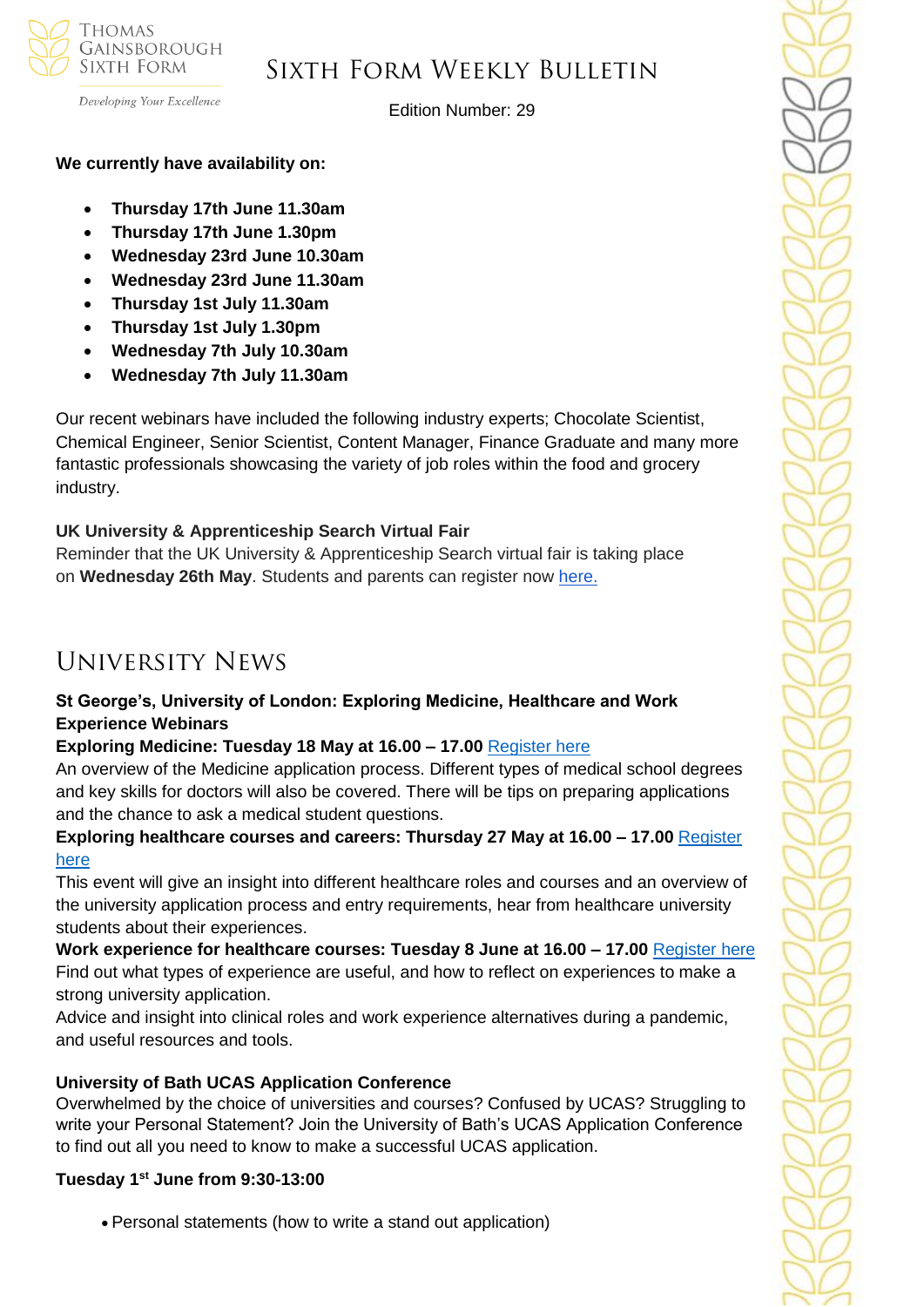

Developing Your Excellence

Edition Number: 29

- Introduction to UCAS and how it works
- Choosing the right course / university
- Limited spaces so please [book](https://www.surveymonkey.com/r/Universtiy-of-Bath) on ASAP if interested

### **Taster Lectures:**

- **May 17 @ 13:30 - 14:15** Society for Natural Sciences: Advancements in Forensics via Natural Sciences (KS5) [Find out more »](https://channeltalent.us10.list-manage.com/track/click?u=145837fa6843e0c349598322a&id=2064040fbb&e=155232616c)
- **May 18 @ 17:00 - 18:00** HE Guidance Parents' Guide to Higher Education with Aberystwyth [Find out more »](https://channeltalent.us10.list-manage.com/track/click?u=145837fa6843e0c349598322a&id=186c7da1b0&e=155232616c)
- **May 18 @ 16:15 - 17:15** Free Speech & Misinformation Interdisciplinary University Perspectives & Debate - Reading & Kent (KS4 & KS5) [Find out more »](https://channeltalent.us10.list-manage.com/track/click?u=145837fa6843e0c349598322a&id=008da9db26&e=155232616c)
- **May 19 @ 17:00 - 18:00** Addysg Uwch Cyffredinol: Gwybodaeth am Addysg Uwch i Rieni Gyda Aberystwyth [Find out more »](https://channeltalent.us10.list-manage.com/track/click?u=145837fa6843e0c349598322a&id=5918b5afae&e=155232616c)
- **May 20 @ 14:15 - 15:15** Economics Labour Markets A Feminist Perspective UEA (KS5) (KS5) [Find out more »](https://www.channeltalent.co.uk/event/economics-insight4me-economics-the-labour-market/)
- **May 25 @ 10:00 - 11:00** Geography/Urban Studies & Planning: Sustainable Cities & Age Friendly Places - Sheffield (KS5) [Find out more »](https://channeltalent.us10.list-manage.com/track/click?u=145837fa6843e0c349598322a&id=96ba16c4ae&e=155232616c)
- **May 26 @ 16:15 - 17:15** Pharmacy/Pharmacology University Module Insights UEA & Nottingham (KS5) [Find out more »](https://channeltalent.us10.list-manage.com/track/click?u=145837fa6843e0c349598322a&id=ef55675efe&e=155232616c)
- **May 27 @ 14:00 - 15:00** History: Soviet Statue Toppling Study Skills for History with Goldsmiths (KS5) [Find out more »](https://www.channeltalent.co.uk/event/history-study-skills-for-history-with-professor-alexander-watson-lecturer-in-history-at-goldsmiths-university-of-london/)

#### **University of Suffolk: Making a Difference Health Care and Social Science Conference**

Do you want to learn more about people and their behaviour? Would you like to have a career helping people? Have you ever wondered how you could make a difference in the world?

Our virtual Making a Difference: Health and Social Sciences Conference will take place on **26 May 2021, 10.00 - 14.20** will give you the chance to find out what it would be like to study and work in a whole range of people-related areas.

### **The closing date for bookings is Monday 21 May.** [Click here to book a place.](https://www.uos.ac.uk/content/making-difference-health-and-social-sciences-conference)

#### **Virtual Suffolk Business School Marketing Lab**

If you are a Y12 or 13 and a pro on Instagram, TikTok and Snapchat you might like to come along to the virtual **Suffolk Business School Marketing Lab on Thursday 17 June, 4.30- 6.00pm**.

This interactive event will ask students to work in teams to create and pitch innovative marketing ideas in response to a set challenge. It will provide the perfect opportunity for anyone interested in marketing to explore the possibilities of a degree and career in the discipline.

You could choose to enter a school team or students can enter as individuals. All that's needed to take part is computer access and a wi-fi connection. Click [here](https://www.uos.ac.uk/content/marketing-lab) for more information and to book.

#### **Access Creative College May Open Days**

We have a Degree Course Virtual Open Day on **Saturday 22nd May 2021 at 1pm** and our first on-campus open day of the year on **Tuesday 25th May 2021 at 6pm** where students